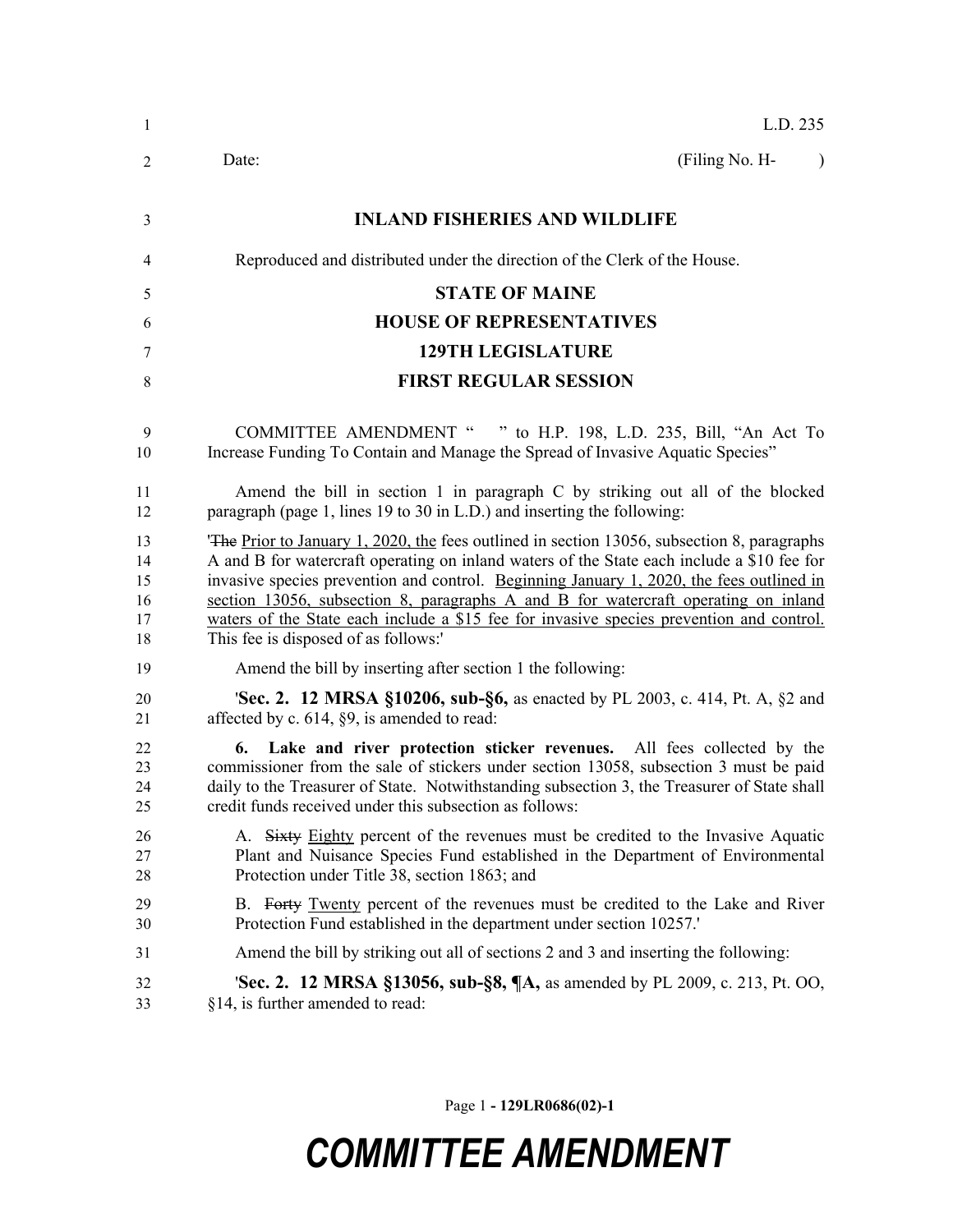A. For a watercraft requiring or whose owner requests a certificate of number and that is equipped with a motor having a manufacturer's horsepower rating of:

- (1) Ten horsepower or less, prior to January 1, 2020 the fee is \$25 for operating on inland waters of the State and \$15 for operating only on tidal waters of the State. Beginning January 1, 2020, the fee under this subparagraph is \$30 for operating on inland waters of the State and \$15 for operating only on tidal waters of the State;
- 8 (2) Greater than  $10<sub>5</sub>$  horsepower but not more than 50 horsepower, prior to January 1, 2020 the fee is \$30 for operating on inland waters of the State and \$20 for operating only on tidal waters of the State. Beginning January 1, 2020, the fee under this subparagraph is \$35 for operating on inland waters of the State and 12 \$20 for operating only on tidal waters of the State; and
- (3) Greater than 50 horsepower but not more than 115 horsepower, prior to January 1, 2020 the fee is \$36 for operating on inland waters of the State and \$26 for operating only on tidal waters of the State. Beginning January 1, 2020, the fee under this subparagraph is \$41 for operating on inland waters of the State and 17 \$26 for operating only on tidal waters of the State.
- **Sec. 3. 12 MRSA §13056, sub-§8, ¶B,** as amended by PL 2009, c. 213, Pt. OO, §15, is further amended to read:
- 20 B. For Prior to January 1, 2020, for a personal watercraft requiring or whose owner requests a certificate of number and watercraft equipped with a motor having a manufacturer's horsepower rating of 115 horsepower or greater, the fee is \$44 for operating on inland waters of the State and \$34 for operating only on tidal waters of the State. Beginning January 1, 2020, the fee under this paragraph is \$49 for operating on inland waters of the State and \$34 for operating only on tidal waters of the State.'

 Amend the bill in section 4 in subsection 3 in the first paragraph in the last 6 lines (page 3, lines 4 to 9 in L.D.) by striking out all of the underlined language and inserting the following: 'Beginning January 1, 2020, the fee for a sticker issued under this subsection is \$35, \$1 of which is retained by the agent who sold the sticker. Beginning January 1, 2022, the fee for a sticker issued under this subsection is \$45, \$1 of which is retained by the agent who sold the sticker.'

- Amend the bill by adding after section 4 the following:
- '**Sec. 5. Appropriations and allocations.** The following appropriations and allocations are made.

### **ENVIRONMENTAL PROTECTION, DEPARTMENT OF**

**Water Quality 0248**

 Initiative: Provides allocations for costs related to conducting inspections and invasive aquatic plant prevention, for containment, eradication and management activities and to contract with municipalities or other entities to conduct inspection, prevention or eradication programs to protect the inland waters of the State from invasive aquatic plant and nuisance species.

Page 2 **- 129LR0686(02)-1**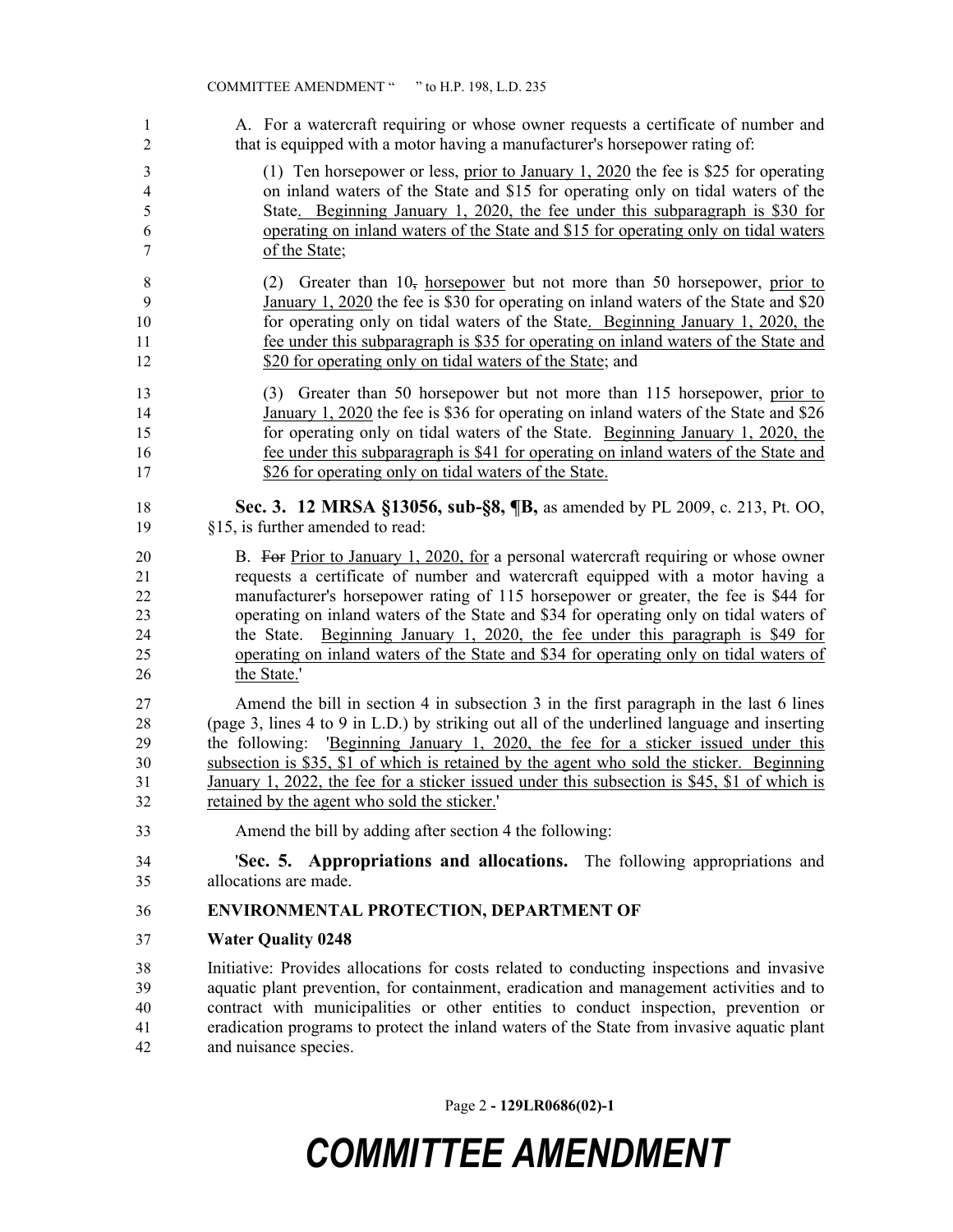|    | <b>OTHER SPECIAL REVENUE FUNDS</b>  | 2019-20   | 2020-21   |
|----|-------------------------------------|-----------|-----------|
| 2  | All Other                           | \$534,285 | \$613,037 |
| 3  |                                     |           |           |
|    | OTHER SPECIAL REVENUE FUNDS TOTAL   | \$534,285 | \$613,037 |
|    | <b>ENVIRONMENTAL PROTECTION,</b>    |           |           |
| 6  | <b>DEPARTMENT OF</b>                |           |           |
|    | <b>DEPARTMENT TOTALS</b>            | 2019-20   | 2020-21   |
| 8  |                                     |           |           |
| 9  | <b>OTHER SPECIAL REVENUE FUNDS</b>  | \$534,285 | \$613,037 |
| 10 |                                     |           |           |
| 11 | <b>DEPARTMENT TOTAL - ALL FUNDS</b> | \$534,285 | \$613,037 |

#### **INLAND FISHERIES AND WILDLIFE, DEPARTMENT OF**

#### **Enforcement Operations - Inland Fisheries and Wildlife 0537**

 Initiative: Provides allocations for enforcing laws pertaining to invasive aquatic plants and nuisance species, inspecting watercraft for invasive aquatic plant and nuisance species materials and for educational and informational efforts targeted at invasive aquatic plant and nuisance species prevention, eradication and management activities and the production and distribution of lake and river protection stickers.

| 19 | <b>OTHER SPECIAL REVENUE FUNDS</b>    | 2019-20   | 2020-21   |
|----|---------------------------------------|-----------|-----------|
| 20 | All Other                             | \$84,351  | \$104,039 |
| 21 |                                       |           |           |
| 22 | OTHER SPECIAL REVENUE FUNDS TOTAL     | \$84,351  | \$104,039 |
| 23 | <b>INLAND FISHERIES AND WILDLIFE,</b> |           |           |
| 24 | <b>DEPARTMENT OF</b>                  |           |           |
| 25 | <b>DEPARTMENT TOTALS</b>              | 2019-20   | 2020-21   |
| 26 |                                       |           |           |
| 27 | <b>OTHER SPECIAL REVENUE FUNDS</b>    | \$84,351  | \$104,039 |
| 28 |                                       |           |           |
| 29 | DEPARTMENT TOTAL - ALL FUNDS          | \$84,351  | \$104,039 |
| 30 | <b>SECTION TOTALS</b>                 | 2019-20   | 2020-21   |
| 31 |                                       |           |           |
| 32 | <b>OTHER SPECIAL REVENUE FUNDS</b>    | \$618,636 | \$717,076 |
| 33 |                                       |           |           |
| 34 | <b>SECTION TOTAL - ALL FUNDS</b>      | \$618,636 | \$717,076 |
| 35 |                                       |           |           |

Page 3 **- 129LR0686(02)-1**